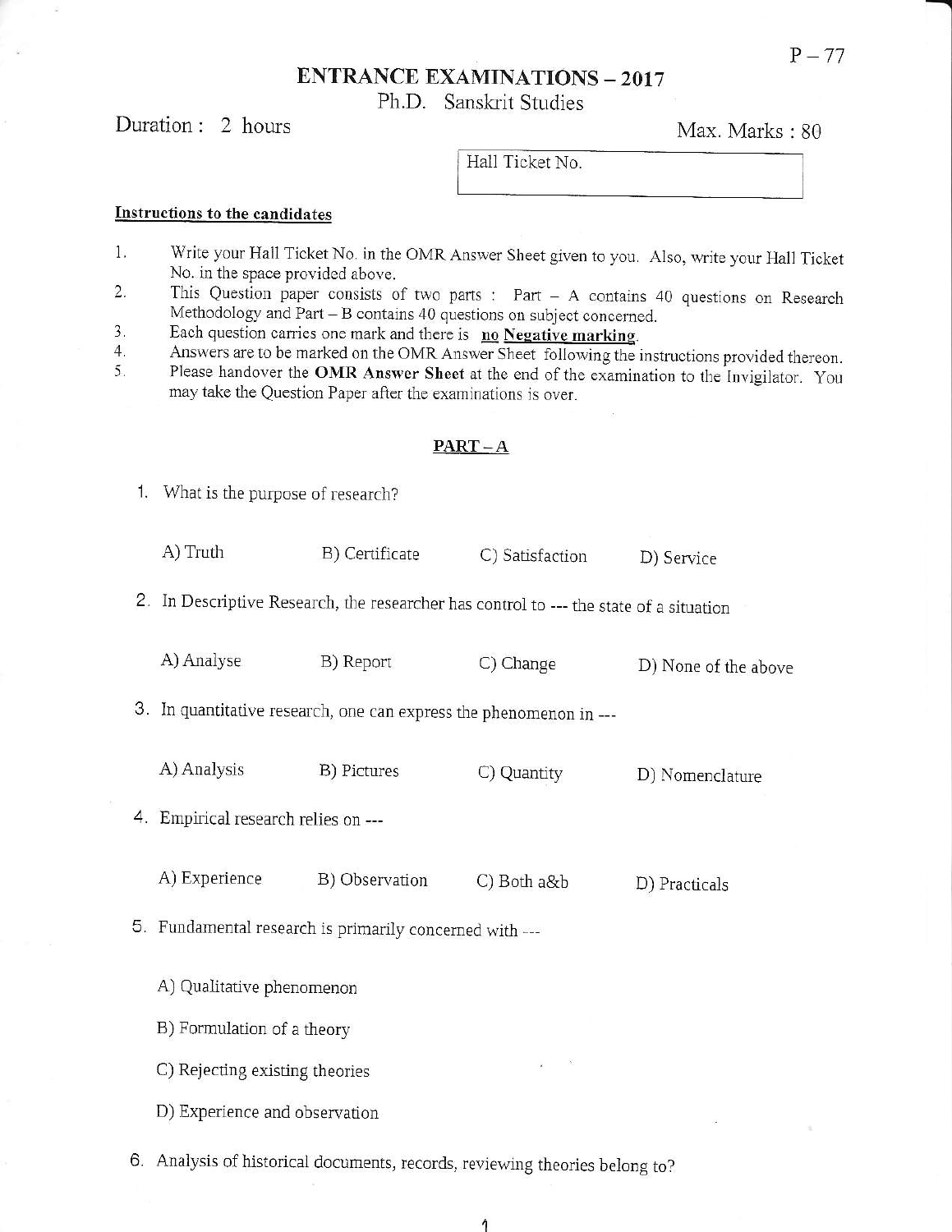B) Literary research C) Laboratory research D) Historical research A) Field research

7. Primary research data can be obtained from ---

A) Books, Documents B) Theses, Dissertations C) Manuscripts D) all of the above

8. Hypothesis should be capable of being ---

C) Accepted D) Tested B) Disapproved A) Rejected 9. How many types of Hypotheses are there? B) Four C) Three D) Two A) Five 10. 'A systematized effort of gain for new knowledge' - is the definition of ? D) Publication C) Yoga A) Self introspection B) Research 11. Research Techniques and Research Methods are --- used. D) Interchangeably C) Prominently B) Collectively A) Individually 12. Which of the following is not part of the Research Process? A) Formulation of the Research Problem B) Formulation of Hypothesis C) Data Collection D) Publishing findings in periodicals 13. Eliminate the wrong pair of research expression A) Descriptive vs Analytical

- B) Fundamental vs Applied
- C) Conceptual vs Qualitative
- D) Conceptual vs Empirical

14. Conceptual Research do not comprise one of the following

 $\overline{2}$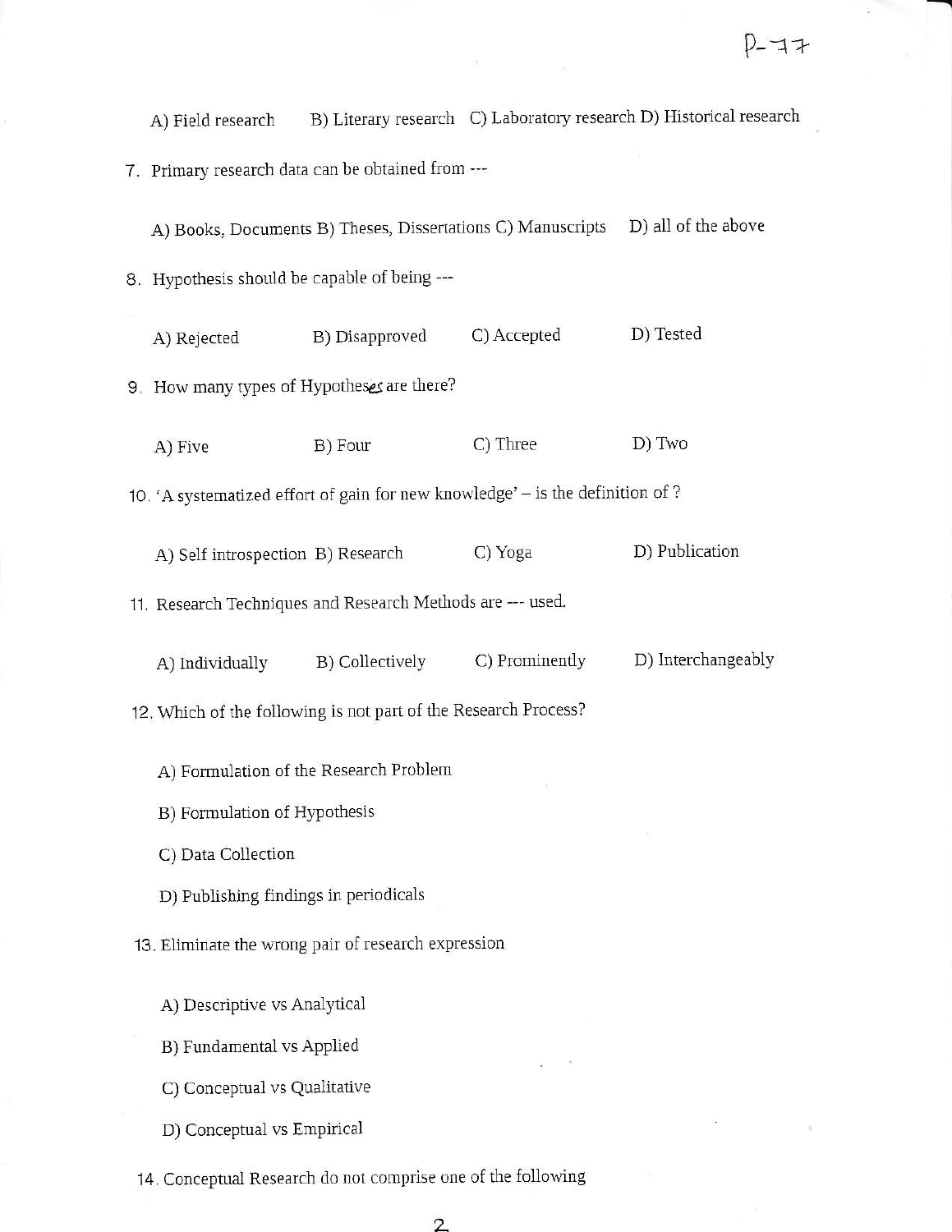| A) Fundamental                                           | B) Basic                                                                  | C) Pure                                                                                       | D) Action           |  |  |  |
|----------------------------------------------------------|---------------------------------------------------------------------------|-----------------------------------------------------------------------------------------------|---------------------|--|--|--|
|                                                          | 15. --- is a scientific way to answering questions and testing hypothesis |                                                                                               |                     |  |  |  |
| A) Thesis                                                | B) Article                                                                | C) Book                                                                                       | D) Research         |  |  |  |
| 16. Deductive Reasoning means -                          |                                                                           |                                                                                               |                     |  |  |  |
| A) Macro to Micro B) Effect to Cause                     |                                                                           | C) Whole to Parts                                                                             | D) All of the above |  |  |  |
| 17. How many types of Inductive Reasoning is considered? |                                                                           |                                                                                               |                     |  |  |  |
| A) Two                                                   | B) Three                                                                  | C) Four                                                                                       | D) Five             |  |  |  |
| 18. Major premise and minor premise are part of?         |                                                                           |                                                                                               |                     |  |  |  |
| A) Logical syllogism B) Logical fallacy                  |                                                                           | C) Major project                                                                              | D) Perception       |  |  |  |
|                                                          |                                                                           | 19. Logical deduction takes its journey from theory to observation; whereas logical induction |                     |  |  |  |
|                                                          | takes its journey from --- to theory                                      |                                                                                               |                     |  |  |  |
| A) Hypothesis                                            | B) Example                                                                | C) Numbers                                                                                    | D) Observation      |  |  |  |
| 20.                                                      | Descriptive research is also known as ---                                 |                                                                                               |                     |  |  |  |
|                                                          | A) Statistical Research B) Standard Research C) Correlational             |                                                                                               | D) Explanatory      |  |  |  |
| 21. Qualitative and Quantitative methods can be ---      |                                                                           |                                                                                               |                     |  |  |  |
| A) Combined                                              | B) Can not be combined                                                    | C) Can not say                                                                                | D) Irrelevant       |  |  |  |
| 22.                                                      | Numerical data is generally used in?                                      |                                                                                               |                     |  |  |  |
| A) Fundamental                                           |                                                                           |                                                                                               |                     |  |  |  |
| B) Quantitative                                          |                                                                           |                                                                                               |                     |  |  |  |
| C) Qualitative                                           |                                                                           |                                                                                               |                     |  |  |  |
| D) Longitudinal Research                                 |                                                                           |                                                                                               |                     |  |  |  |

 $\label{eq:3.1} \mathfrak{A} = \mathfrak{A} \otimes \mathfrak{A}$ 

 $\int_{0}^{\infty} \frac{1}{\sqrt{2}} dx$  , where  $\frac{1}{2}$ 

 $\begin{array}{ccc} \overline{\omega} & & & \overline{\omega} \\ & & & \overline{\omega} & \\ & & \overline{\omega} & & \end{array}$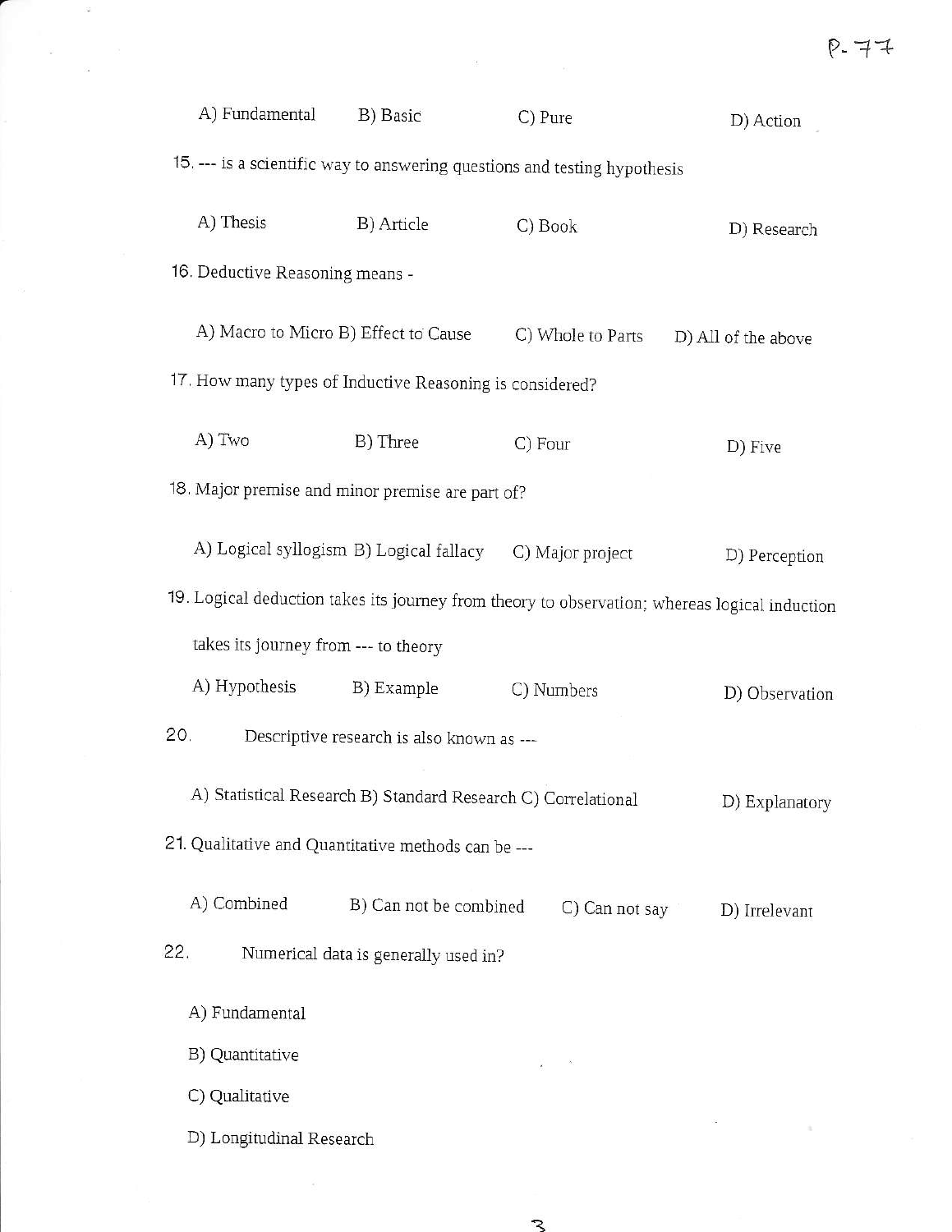#### Discourse Analysis is used to describe the following communication 23.

A) Verbal

B) Non-verbal

C) Written

D) All of the above

Experimental Research is used in ---24.

A) Cause-Effect relationship

B) Effect-Cause relationship

C) Correlational relationship

D) Historical relationship

Case study method is an in-depth study of? 25.

A) Statistical survey

B) Psychological survey

C) Empirical study

D) Exploratory study

The 'Hour glass model' is used to describe ---26.

B) Time calculation C) Scientific study D) Research A) Case study

'Chi-square Test' is used to compare? 27.

D) Formula C) Valiance A) Variable B) Variance

"All progress is born of inquiry. Doubt is often better than overconfidence, for it 28. leads to inquiry, and inquiry leads to invention" - who said this?

D) Hudson Maxim B) Karl Pearson C) Niels Bohr A) Karl Popper

Data collection method consists of ---29.

A) Observation

B) Personal & Telephone interviews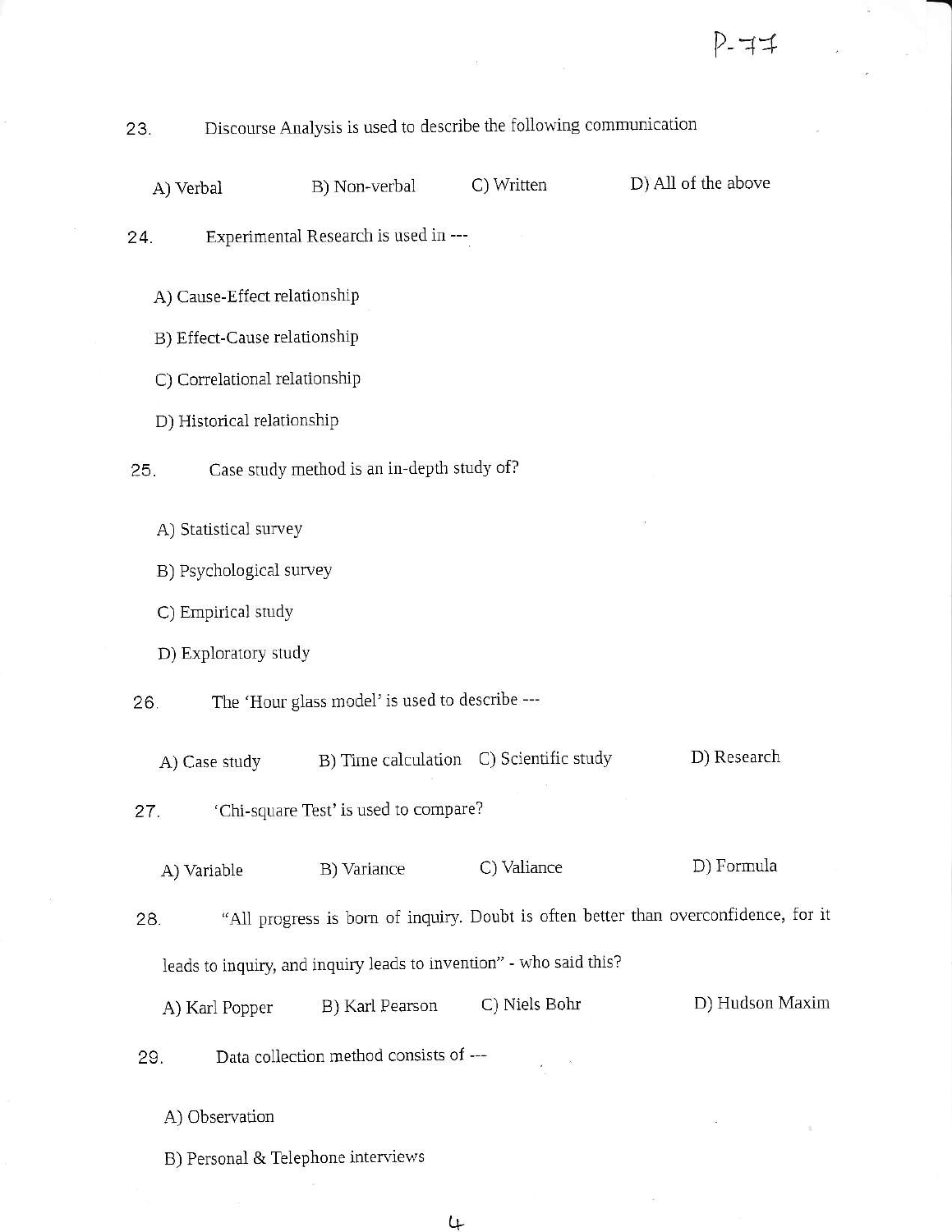C) Questionnaires & Schedules

D) All of the above

"Research is much concerned with proper fact finding, analysis and evaluation" - Do 30. you agree with this statement? A) Yes B) No C) Cannot Say D) Irrelevant 31. During which period Indological Studies started? A) 16<sup>th</sup> Century B)  $17<sup>th</sup>$  Century C)  $18<sup>th</sup>$  Century D) 19<sup>th</sup> Century In connection with the Tantrayukti method, identify the correct combination from the 32. following A) Vagbhata, Sushruta, Caraka, Abhinavagupta B) Sushruta, Vagbhata, Patanjali, Gautama C) Bhartrhari, Jaimini, Kapila, Badarayana D) Caraka, Sushruta, Vagbhata, Kautilya 33. 'Anugama' is a research technique used by? A) Alankarikas B) Vaiyakaranas C) Mimamsakas D) Naiyayikas शक्तिर्निपुणताभ्यासलोकशास्त्रकाव्याद्यवेक्षणात् । 34. काव्यज्ञशिक्षयाभ्यास इति हेतुस्तदुद्धवे ।। Who said this verse? A) Jagannatha B) Dandi C) Kuntaka D) Mammata 35. प्रज्ञा विवेकं लभते भिन्नैरागमदर्शनैः । कियद्वा शक्यमुन्नेतुं स्वतर्कमनुधावता ।। Who said this verse? A) Appayya Dikshita B) Anandavardhana C) Ruyyaka D) Bhartrhari रामायणे सुन्दरकाण्डः कतमः सर्गः? 36.

 $\lt$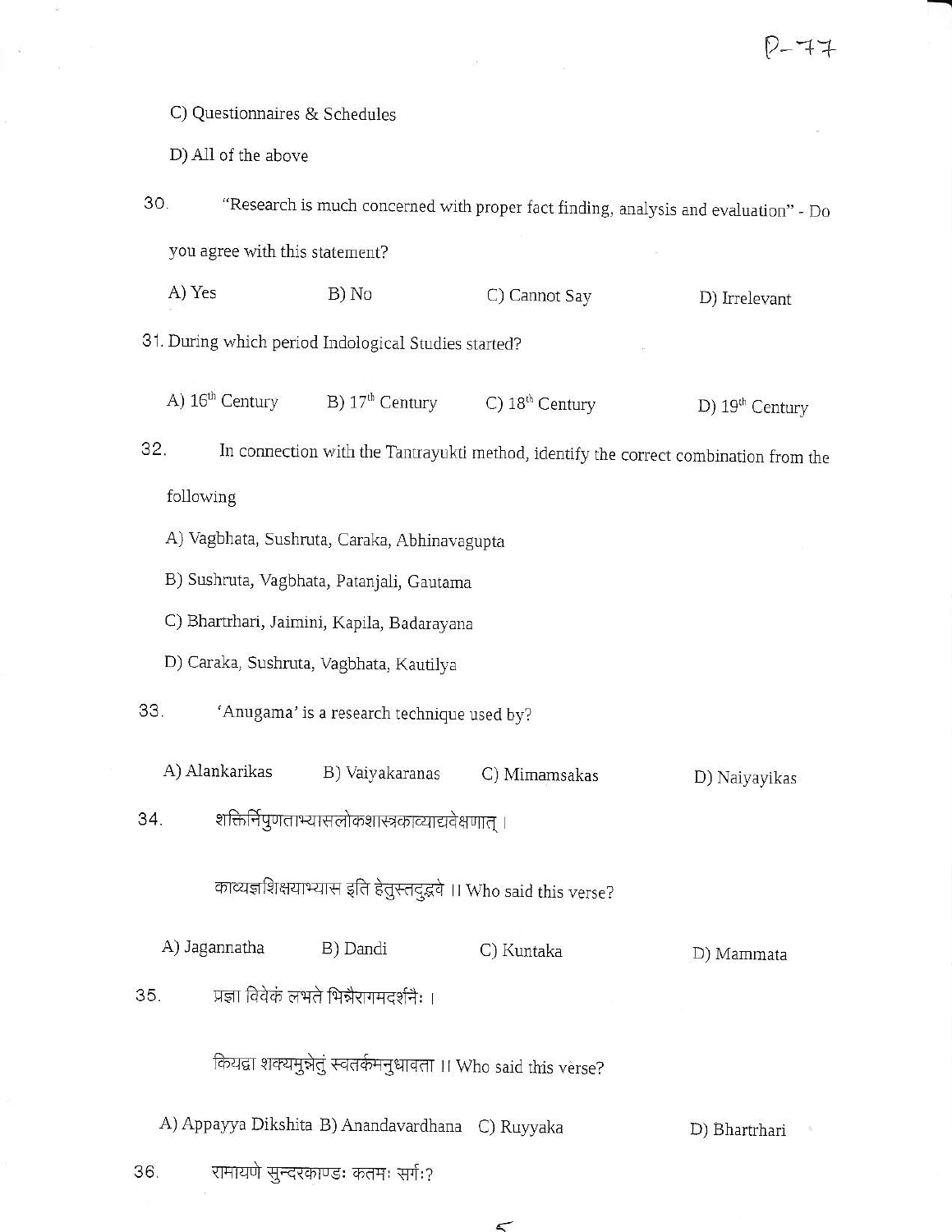| A) तृतीयः    | B) चतुर्थः                                                                  | C) पञ्चमः     | D) षष्ठः         |
|--------------|-----------------------------------------------------------------------------|---------------|------------------|
| 37.          | Yukti as a pramana was accepted by?                                         |               |                  |
| A) Logicians | B) Grammarians                                                              | C) Yougikas   | D) Ayurvedins    |
| 38.          | In the application of panca-avayava-vakya, the following method is seen --- |               |                  |
| A) Induction | B) deduction                                                                | C) both A&B   | D) none of these |
| 39.          | Siddhanta in Nyaya Darshana has been said to be?                            |               |                  |
| A) Two types | B) Three types                                                              | C) Four types | D) Five types    |
| 40.          | How many sangatis are enumerated in Nyaya system of philosophy?             |               |                  |
| A) Three     | B) Four                                                                     | C) Five       | D) Six           |

 $\mathbf{z}$ 

 $\sim$   $\sim$   $\sim$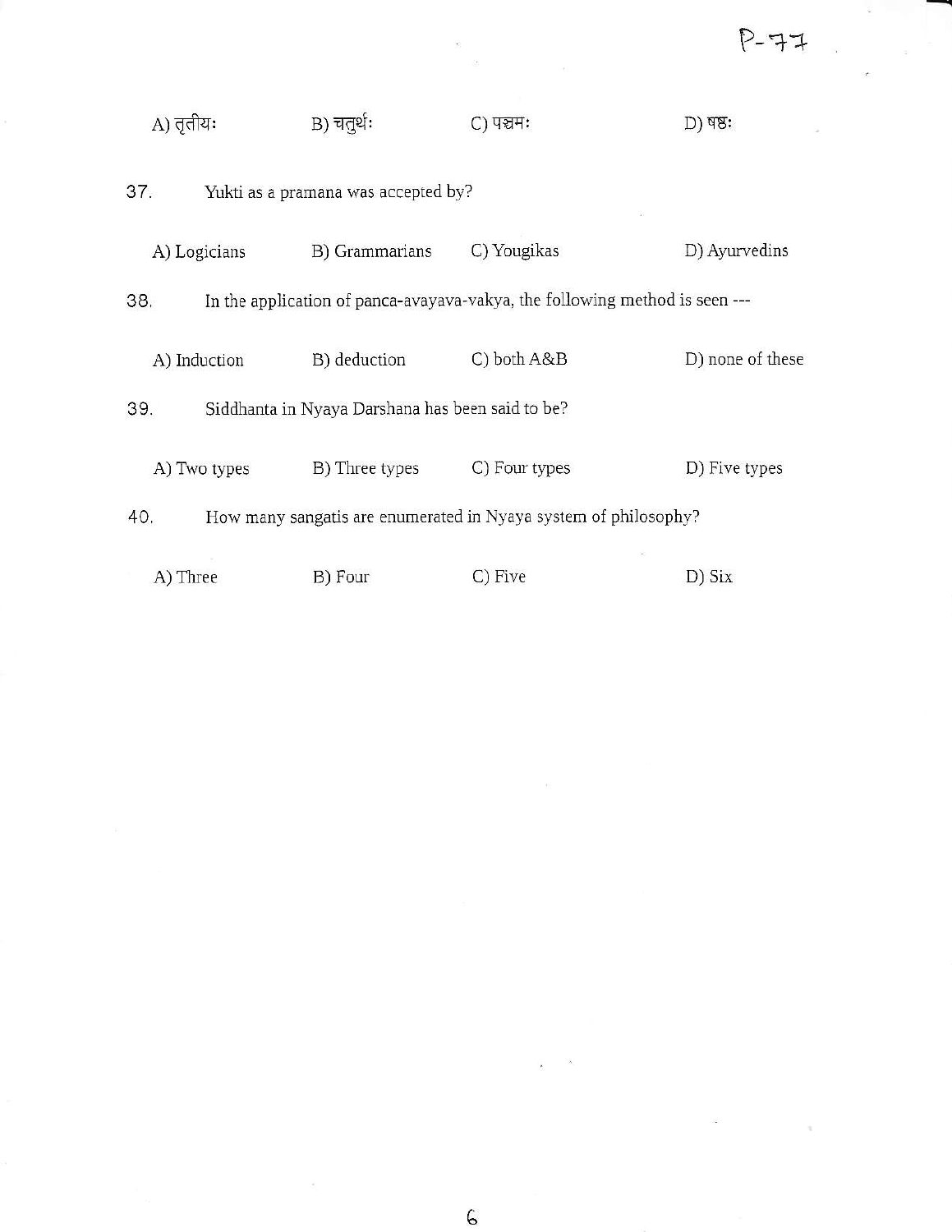## $PART - B$

 $\partial X$ 

41. 'मातृदेवो भव, पितृदेवो भव' इति वाक्यं कस्या उपनिषदः उद्धृतम्? A) मुण्डकोपनिषदः B) माण्डूक्योपनिषदः C) तैत्तिरीयोपनिषदः D) बृहदारण्यकोपनिषदः साङ्ख्यसिद्धान्तानुरोधं पुरुषस्य लक्षणम्? 42. A) अचेतनता B) विवेकिता C) प्रसवधर्मिता D) पङ्चन्धता न्यायमते समयो नाम ? 43. A) दिक्कालयोः संबन्धः B) अधान-अभिधेयिनियमनियोगः C) अङ्गीकारः D) व्यवहारः बौद्धमते अविसंवादिज्ञानं --- भवति 44. A) प्रमेयम् D) निर्वाणम् पूर्वमीमांसायां ज्ञानस्य प्रमाण्यं --- स्वीक्रियते । 45.  $A)$  स्वतः B) परतः (C) A तथा B  $D)$  साक्षात् द्वित्वज्ञानम् अनेन सम्बन्धेन भवति -46. A) पर्याप्तिसम्बन्धेन  $\qquad$  B) परम्परासम्बन्धेन  $\qquad$  C) समवायसम्बन्धेन D) संयोगसम्बन्धेन पाणिनीय इति तद्धितरूपस्य युक्तः प्रत्ययः? 47. **A)** यक् B) ढक् C) ফ D) इञ्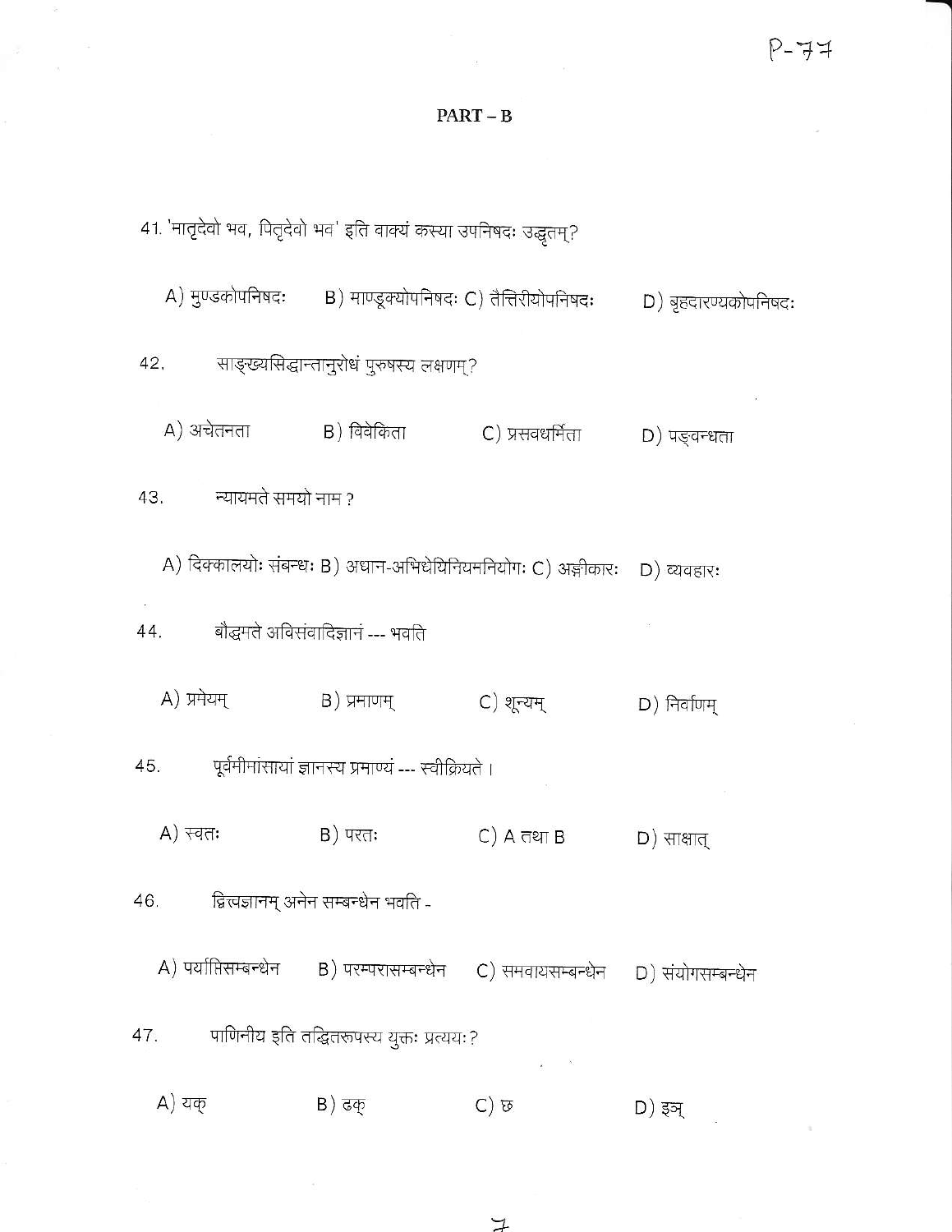$\mathbb{Z}^2$  . The contract of the contract of the contract of the contract of the contract of the contract of the contract of the contract of the contract of the contract of the contract of the contract of the contract of

|          |                                                 | 48.         जैनदर्शने पुद्गलशब्दस्य कोऽर्थः?                 |                     |                |  |
|----------|-------------------------------------------------|--------------------------------------------------------------|---------------------|----------------|--|
|          | A) कपालद्वयम्           B) पदार्थः              |                                                              | C) आत्मा D) परमाणुः |                |  |
|          | 49. – शब्दकौस्तुभस्य कर्ता कः?                  |                                                              |                     |                |  |
|          | A) भट्टोजीदीक्षितः B) नागेशः                    |                                                              |                     |                |  |
|          | 50. 'ग्लास्नुः' इति शब्दस्य कोर्थः?             |                                                              |                     |                |  |
|          |                                                 | A) जयनशीलः $B$ ) रोदनशीलः $C$ ) मरणशीलः $D$ ) सुशीलः         |                     |                |  |
|          | 51. 'ईक्षतेर्नाशब्द' – सूत्रमिदं कुत्रोपलभ्यते? |                                                              |                     |                |  |
|          |                                                 | A) न्यायसूत्रे B) योगसूत्रे C) साङ्ख्यसूत्रे D) ब्रह्मसूत्रे |                     |                |  |
|          |                                                 | 52. महाकाव्यलक्षणानि ग्रन्थेस्मिन् चर्चितानि –               |                     |                |  |
| A) नैषधे |                                                 | B) साहित्यदर्पणे          C) काव्यप्रकाशे                    |                     | D) रामायणे     |  |
|          |                                                 | 53. जगतीच्छन्दसि अक्षरसङ्ख्या का?                            |                     |                |  |
| A)88     |                                                 | B)8C                                                         | $C)$ 58             | $D)$ 3c        |  |
|          |                                                 | 54. दुर्गाचार्येण अस्य ग्रन्थस्योपरि व्याख्यानमकारि –        |                     | $\sim 10^7$    |  |
|          |                                                 | A) अमरकोशः             B) मेदिनीकोशः         C) निरुक्तम्    |                     | D) वाचस्पत्यम् |  |
| 55.      |                                                 |                                                              |                     |                |  |
|          | A) शेषशेषिभावः                                  | B) कार्यकारणभावः (C) प्रकृतिपुरुषभावः D) जीवजडभावः           |                     |                |  |

8

 $\alpha$  .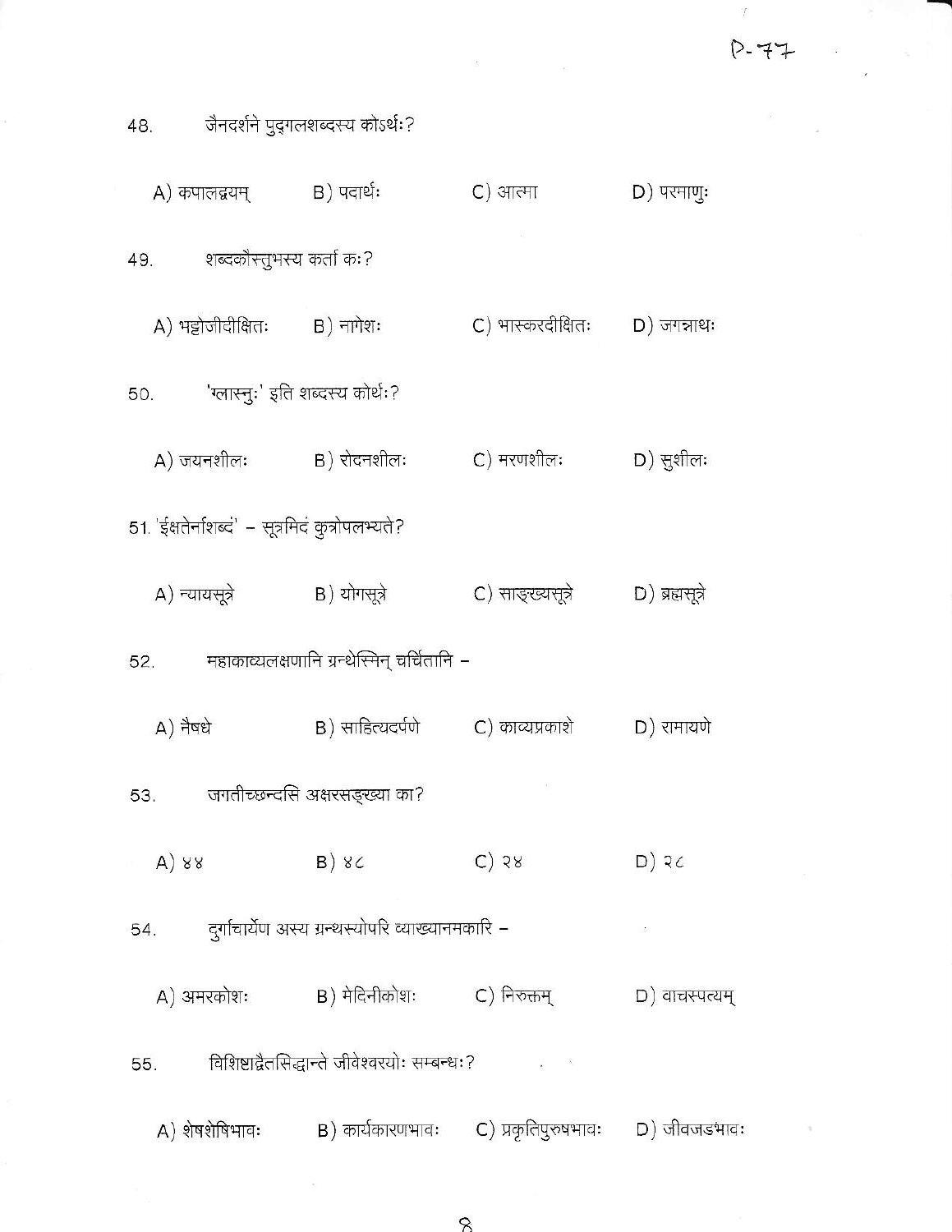$P-77$ 

 $\alpha$ 

| 56. - प्रदत्तविकल्पेषु आत्मनेपदधातुं पृथक्कुरुत ।    |                           |                                                    |                    |  |  |
|------------------------------------------------------|---------------------------|----------------------------------------------------|--------------------|--|--|
| A) भू                                                | B) अङ्क C) अर्ह           |                                                    | D) अर्ज्           |  |  |
| 57. तुदादिगणस्य विकरणप्रत्ययः कः?                    |                           |                                                    |                    |  |  |
| $A)$ शः                                              | B) श्नम् C) श्यन्         |                                                    | D) श्लुः           |  |  |
| 58.                                                  |                           | मृज् धातोः मध्यममपुरुषैकवचने किं रूपं साधितं भवति? |                    |  |  |
| A) अमार्ष्ट                                          | B) अमार्ट       C) अमार्ज |                                                    | $D)$ अमृष्ट        |  |  |
| 59. न्यायमते अदृष्टं नाम?                            |                           |                                                    |                    |  |  |
| A) भाग्यम्                                           |                           | B) धर्मार्थों       C) दिक्कालौ                    | $D)$ ब्रह्मपदार्थः |  |  |
| 60. सप्तभङ्गिन्यायः कस्मिन् सिद्धान्ते प्रसिद्धः?    |                           |                                                    |                    |  |  |
| A) बौद्धे                                            |                           | B) चावकि C) नाट्यशास्त्रे                          | D) जैने            |  |  |
| 61. 'चोः कुः' इति सूत्रानुसारं अत्र गणे अनर्हं किम्? |                           |                                                    |                    |  |  |
| A) वाच्                                              | B) प्राच्                 | C) स्रज्                                           | D) सृज्            |  |  |
| WSD इत्यस्य कोऽर्थः?<br>62.                          |                           |                                                    |                    |  |  |
| A) Wrong Sense Detector                              |                           |                                                    |                    |  |  |
| B) Word Sense Disambiguation                         |                           |                                                    |                    |  |  |
| C) Wrong Sense Disposer                              |                           |                                                    |                    |  |  |
| D) Word Sense Detector                               |                           |                                                    |                    |  |  |

 $\frac{d\mathcal{H}}{d\mathcal{H}}$ 

 $\frac{1}{2}$ 

iit.

 $\overline{P}$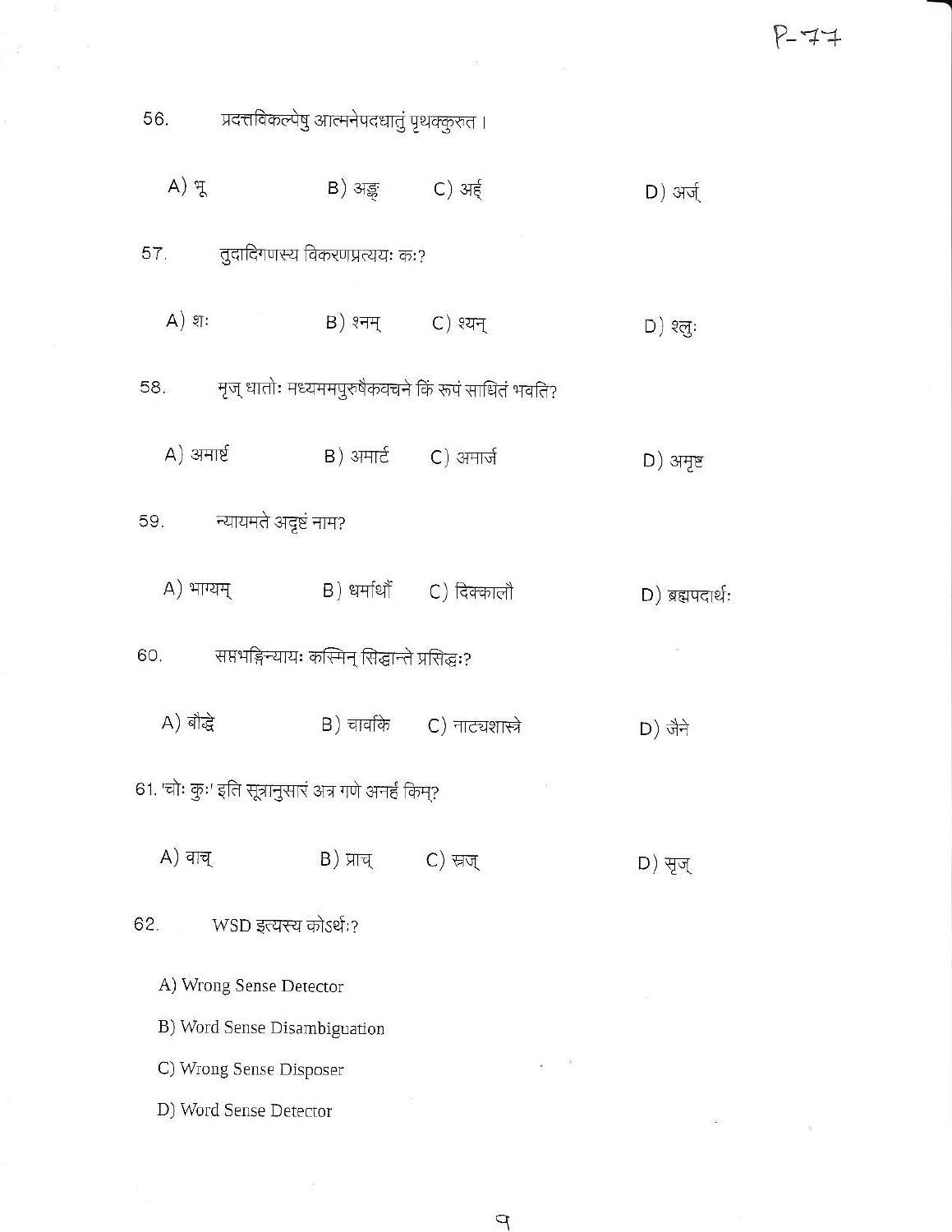'इकोयणचि' is an example of? 63.

A) Regular Expression

B) Context Free Rule

C) Context Sensitive Rule

D) None of the Above

पाणिनीयसूत्राणि एवं क्रमेण विभक्तुं शक्यन्ते -64.

A) परिभाषा, विधिः, नियमः, अतिदेशः, संज्ञा, अधिकारः

B) प्रत्याहारः, विधिः, नियमः, परिभाषा, संज्ञा, अधिकारः

C) आदेशः, विधिः, परिभाषा, नियमः, संज्ञा, अधिकारः

D) परिभाषा, विधिः, आगमः, अतिदेशः, आदेशः, लोपः

औचित्यसम्प्रदायास्य कर्ता? 65.

 $A)$  कुन्तकः

B) मम्मटः C) क्षेमेन्द्रः

 $D)$  भोजः

Which of the following is NOT related to Machine Translation? 66.

A) Transfer approach

B) Interlingua approach

C) Direct approach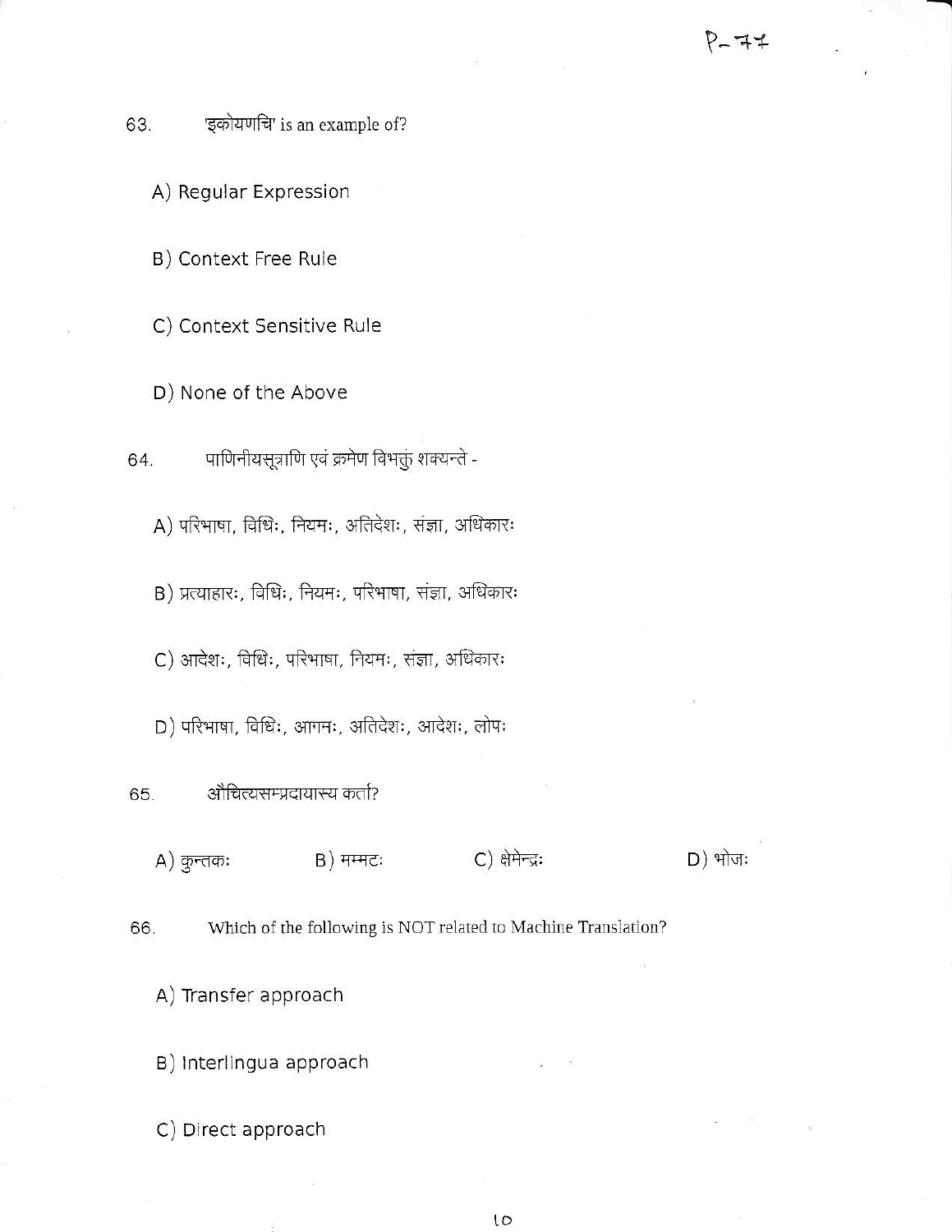## D) Indirect approach

|              |                                   | 67. शब्दशक्तिप्रकाशिकायाः कर्ता कः?              |                  |                    |
|--------------|-----------------------------------|--------------------------------------------------|------------------|--------------------|
|              | A) गदाधरः                         | B) जगदीशः                                        | C) भर्तृहरिः     | D) नागेशः          |
|              | 68. पाचक इति पदम् -               |                                                  |                  |                    |
| A) रूढम्     |                                   | B) योगरूढम्                                      | C) योगिकम्       | D) योगिकरूढम्      |
|              | 69. साङ्ख्यदर्शने दुःखं कतिविधम्? |                                                  |                  |                    |
| A) द्विविधम् |                                   | B) त्रिविधम्                                     | C) चतुर्विधम्    | D) पञ्चविंशतिविधम् |
|              | 70. कति वेदविकृतयः विद्यन्ते?     |                                                  |                  |                    |
| $A)$ अष्टौ   |                                   | B) दश                                            | C) एकादश         | $D)$ तिस्रः        |
|              | 71. भावविकाराः षडिति केनोक्तम्?   |                                                  |                  |                    |
| A) कपिलेन    |                                   | B) जगदीशेन                                       | C) यास्केन       | D) नागेशेन         |
| 72.          |                                   | 'बुक्क्' धातोरर्थः कस्मिन् व्यवहियते?            |                  |                    |
| A) भाषणे     |                                   | B) शोषणे                                         | C) खादने         | $D)$ भषणे          |
| 73.          |                                   | शालिकानाथेन कः ग्रन्थः विरचितः?                  |                  |                    |
|              |                                   | A) न्यायरत्नाकरः         B) भाट्टदीपिका          | C) शास्त्रदीपिका | D) प्रकरणपश्चिका   |
| 74.          |                                   | 'तर्काप्रतिष्ठानात्' - सूत्रमिदं कस्मादुद्धृतम्? |                  |                    |

 $\frac{1}{2}$